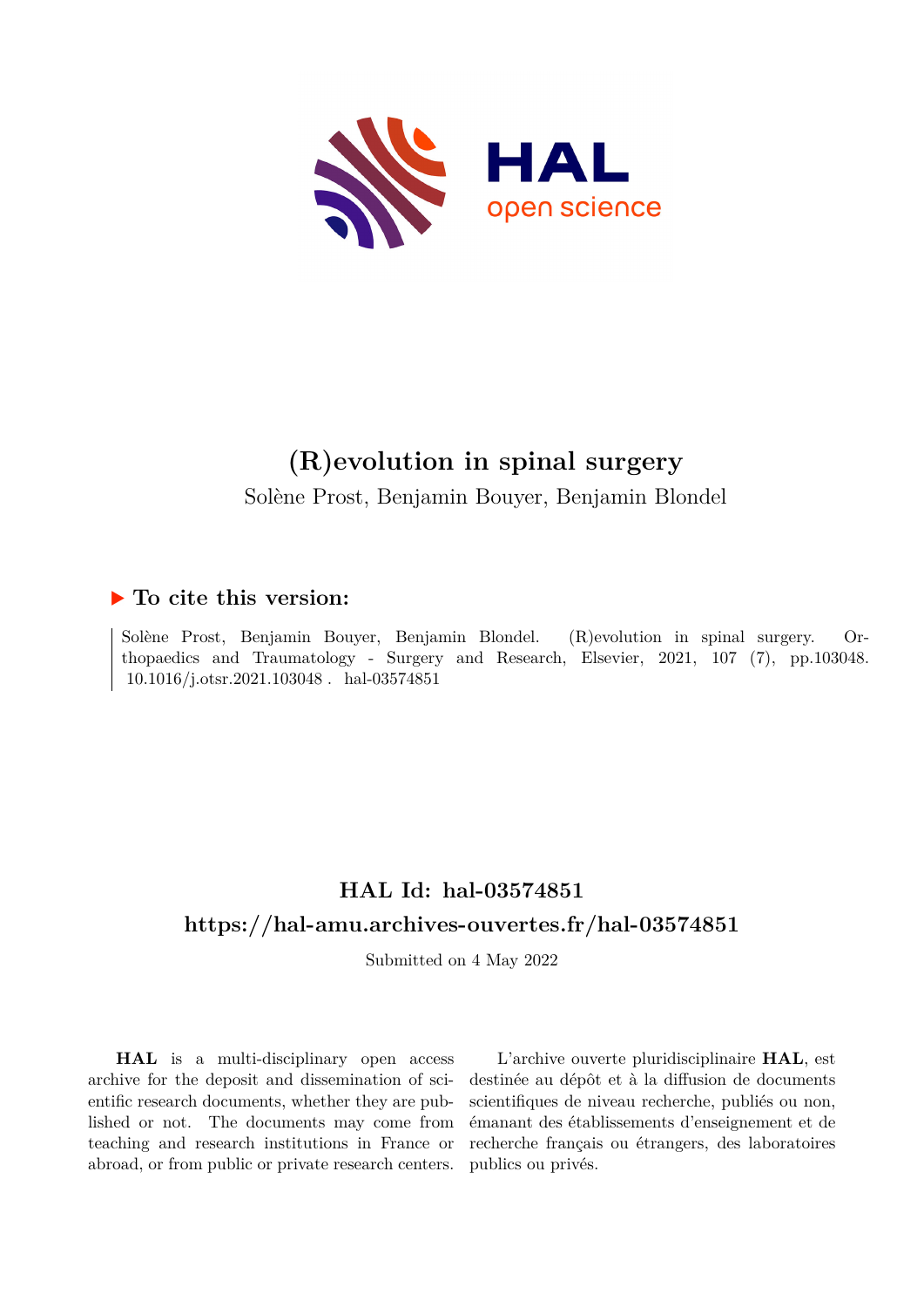### **Editorial**

**(R)evolution in spinal surgery**

Solène **Prost<sup>1</sup>, Benjamin <mark>Bouyer<sup>2</sup>,</mark> Benjamin <b>Blondel**<sup>1</sup>

<sup>1</sup>Aix-Marseille Université, APHM, CNRS, ISM, CHU Timone, Unité de Chirurgie Rachidienne, 264 Rue Saint-Pierre, 13005 Marseille, France

<sup>2</sup> Service d'Orthopédie, Unité Rachis, Hôpital Pellegrin, CHU de Bordeaux, 33000 Bordeaux, France

Corresponding author: B. Blondel,

[Benjamin.BLONDEL@ap-hm.fr](mailto:Benjamin.BLONDEL@ap-hm.fr)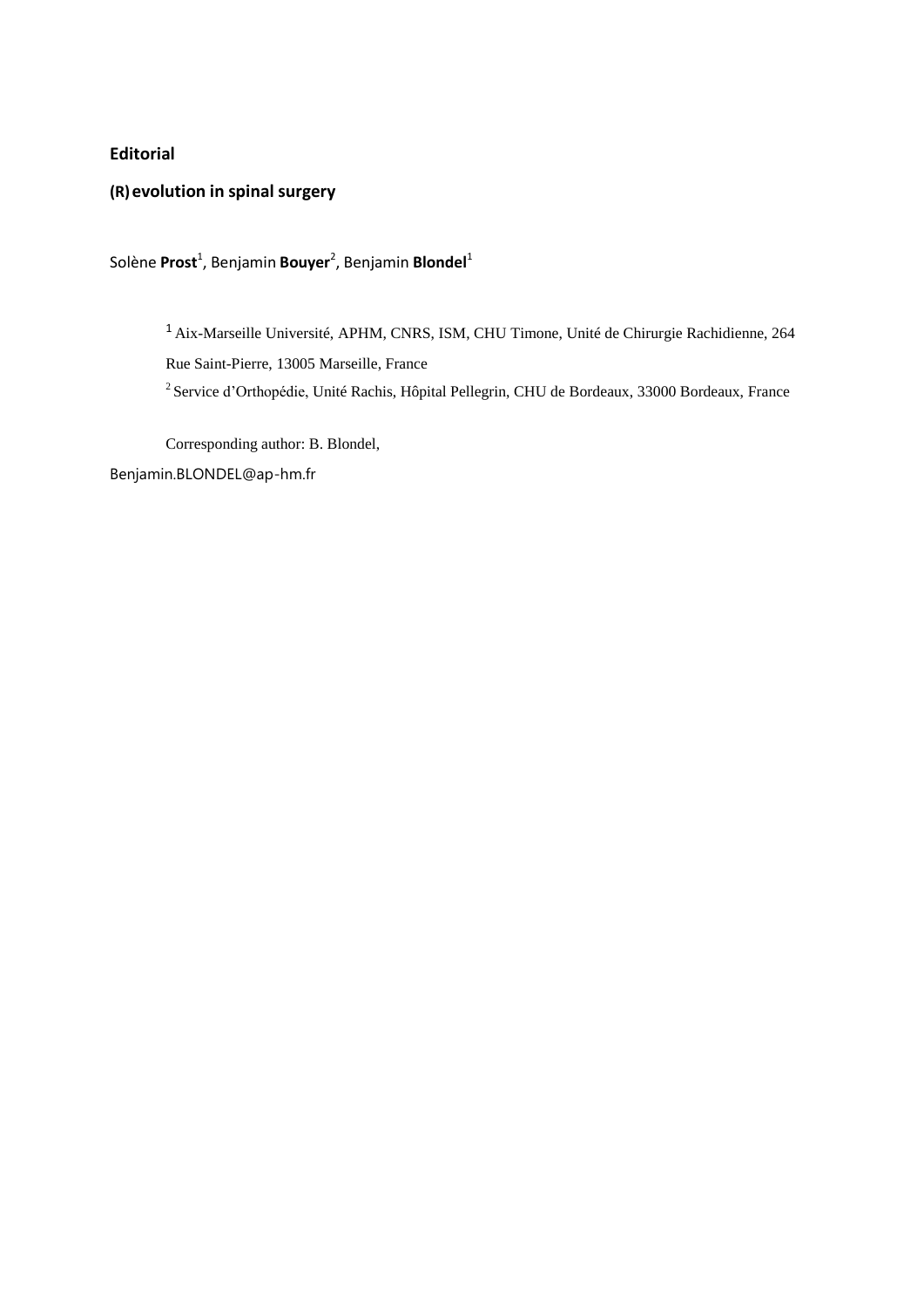Like in all fields of orthopedics, spinal surgery is in constant progression. However, after the first wave of technical achievements such as pedicle screws and modern vertebral instrumentation, the description and spread of vertebral osteotomies and the development of minimally invasive surgery, the pace of innovation has been slowing over the last few years. This has not been due to any decline in research: on the contrary, spinal surgery has reached maturity and recent technical developments have stimulated continuing research efforts. The present edition of OTSR thus testifies to an ongoing dynamic and constant progression in all the dimensions of spinal surgery.

Minimally invasive surgery has greatly advanced, and indications are now numerous. It plays an increasing role in the trend supported by the French health authorities toward enhanced recovery after surgery and day surgery [1]. The present edition provides an opportunity to set out the benefits of patient accompaniment programs and of certain recent innovations.

At the same time, extensive surgery, notably for spinal deformity, has also progressed. Analysis of sagittal balance is now central to planning in most spinal surgeries, and current studies are improving knowledge in this area, both in asymptomatic subjects and in patients with a variety of spinal pathologies. Made-to-measure and patient-specific instrumentation is under assessment and contributes perfectly to these developments [2,3].

Experimental research equally features in this special edition of OTSR. Spinal surgery in general is still a promising field of study, enhanced by digitization. Computerized solutions, shedding new light on spinal mechanics and also on variations in outcome, are of ever greater help in patient management.

And lastly, quality of life, rather than exclusively radiological data, is increasingly important in assessing postoperative results. It is now an essential aspect, assessed on patient-dedicated standardized clinical scales. This highlights a fundamental issue in functional surgery: that the prime aim is patient satisfaction.

In the coming decade, our work will further progress, with the spread of new technologies to every stage of the diagnostic process, surgical treatment and specific follow-up. Many health-care sectors are impacted by the digital revolution and advent of artificial intelligence, which is already playing an important role in spinal surgery [4,5]. Digital operative planning tools, navigation, robotics and gait analysis are becoming central, enabling "personalized" surgery, changing our understanding of complex mechanical phenomena, allowing "big data" analyses [6] and providing innovative solutions for training the spinal surgeons of tomorrow.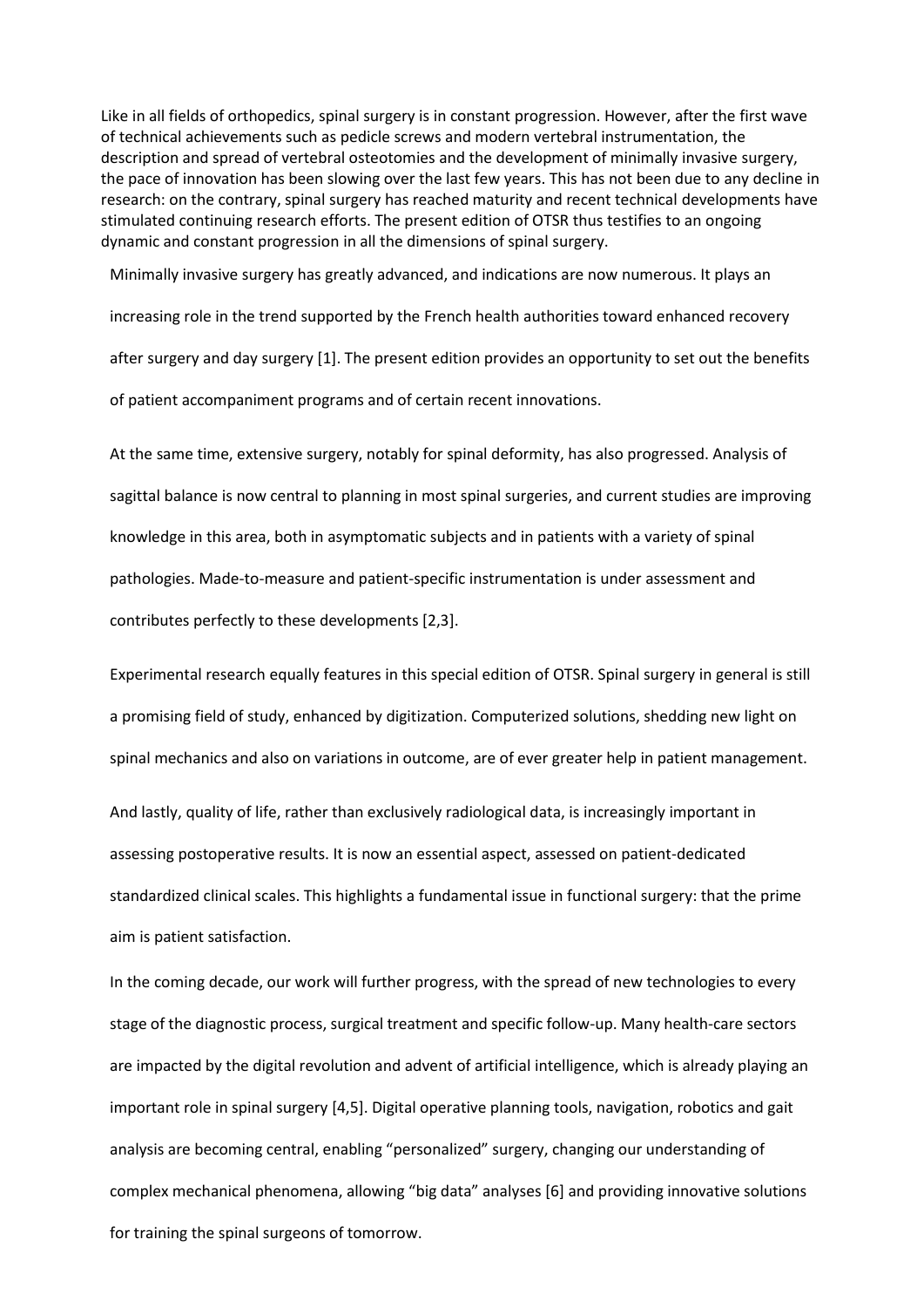This edition of OTSR, dedicated to spinal surgery, highlights all of these points and demonstrates the vigor of the teams working in the field. We can expect many good things to come!